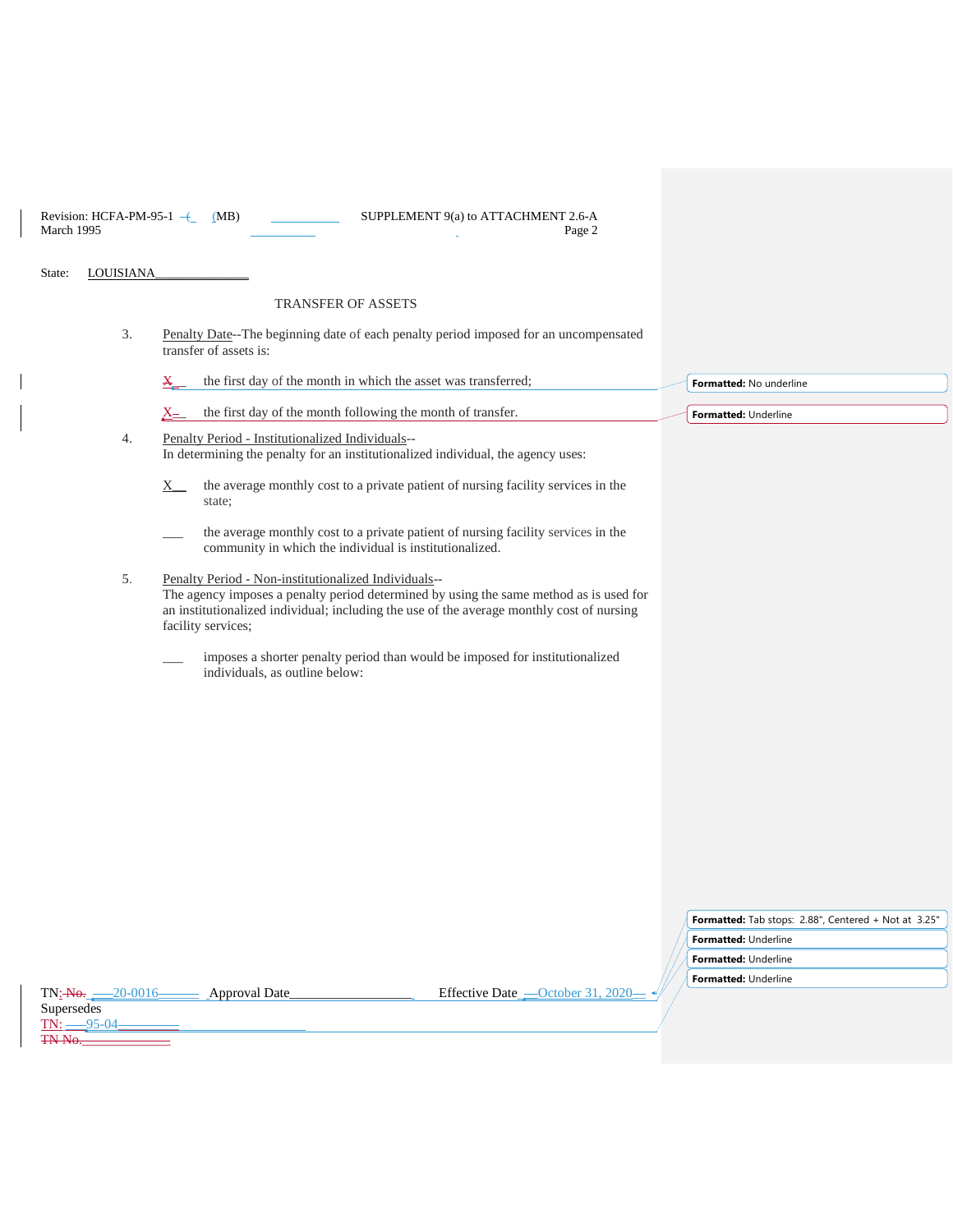| March 1995 | Revision: HCFA-PM-95-1 $\leftarrow$ | SUPPLEMENT 9(a) to ATTACHMENT 2.6-A<br>(MB)<br>Page 3                                                                                                        |                                                                              |
|------------|-------------------------------------|--------------------------------------------------------------------------------------------------------------------------------------------------------------|------------------------------------------------------------------------------|
| State:     | LOUISIANA                           |                                                                                                                                                              |                                                                              |
|            |                                     | <b>TRANSFER OF ASSETS</b>                                                                                                                                    |                                                                              |
|            | 6.                                  | Penalty period for amounts of transfer less than cost of nursing facility care--                                                                             |                                                                              |
|            |                                     | Where the amount of the transfer is less than the monthly cost of<br>a.<br>nursing facility care, the agency:                                                |                                                                              |
|            |                                     | does not impose a penalty;<br>$\mathbf{X}$                                                                                                                   |                                                                              |
|            |                                     | imposes a penalty for less than a full month, based on the<br>$X_{\pm}$<br>proportion of the agency's private nursing facility rate that was<br>transferred. |                                                                              |
|            |                                     | Where an individual makes a series of transfers-, each less than the<br>b.<br>private nursing facility rate for a month, the agency:                         |                                                                              |
|            |                                     | does not impose a penalty;<br>$\mathbf{X}$                                                                                                                   |                                                                              |
|            |                                     | imposes a series of penalties, each for less than a full month.<br>$\equiv$ $X$                                                                              | Formatted: Underline                                                         |
|            | 7.                                  | Transfers made so that penalty periods would overlap-<br>The agency:                                                                                         |                                                                              |
|            |                                     | Totals the value of all assets transferred to produce a single penalty period;<br>X.                                                                         |                                                                              |
|            |                                     | calculates the individual penalty periods and imposes them<br>sequentially.                                                                                  |                                                                              |
|            | 8.                                  | Transfers made so that penalty periods would not overlap-<br>The agency:                                                                                     |                                                                              |
|            |                                     | assigns each transfer its own penalty period;<br>$X_{-}$                                                                                                     |                                                                              |
|            |                                     | uses the method outlined below:                                                                                                                              |                                                                              |
|            |                                     |                                                                                                                                                              | Formatted: Section start: Continuous, Footer distance<br>from edge: 0.2      |
|            |                                     |                                                                                                                                                              | Formatted: Tab stops: 2.88", Centered + Not at 3.25"<br>Formatted: Underline |
|            |                                     |                                                                                                                                                              | Formatted: Underline                                                         |
|            |                                     |                                                                                                                                                              | Formatted: Underline                                                         |
| Supersedes | TN: —95-04-                         | Effective Date -October 31, 2020-<br>TN: No. 20-0016 Approval Date                                                                                           |                                                                              |